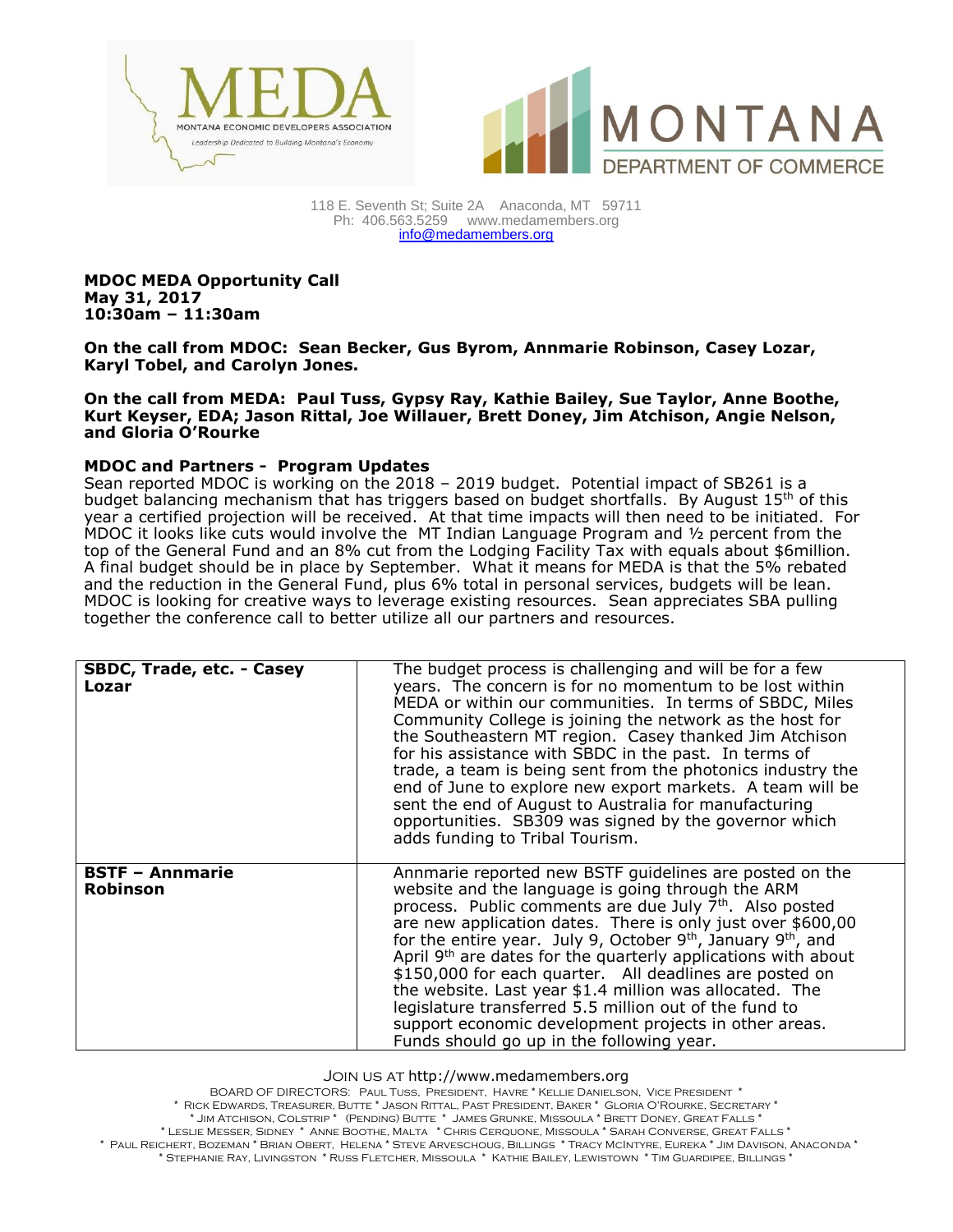| <b>MT Board of Research and</b><br><b>Commercialization - Karyl</b><br>Tobel | Karyl reported MT BRC received 24 aps for this year's<br>grant competition. The board is making final decisions<br>with letters going out around June 8 <sup>th</sup> .                                                                                                                                                                                                                                                                                                                                                  |
|------------------------------------------------------------------------------|--------------------------------------------------------------------------------------------------------------------------------------------------------------------------------------------------------------------------------------------------------------------------------------------------------------------------------------------------------------------------------------------------------------------------------------------------------------------------------------------------------------------------|
| <b>CDBG - Gus Byrom</b>                                                      | Gus received funding from TSEP and will be accepting<br>proposals starting June 26 <sup>th</sup> for preliminary engineering<br>reports. Later in the summer: planning grants for CDBG;<br>a date for applications is pending. Housing funding is also<br>available - call Gus at 841-2777.                                                                                                                                                                                                                              |
| <b>GTA - Angie Nelson</b>                                                    | Angie reported for MT Dept of Ag: applications are posted,<br>deadline is November 15 <sup>th</sup> . The Food and Ag Center RFP<br>should go out next week. Angie is hosting a Growing<br>Montana booth at the state fair and will use $15 - 20$<br>company's products.                                                                                                                                                                                                                                                 |
| <b>CRDCs- MicroLoan -</b><br><b>Carolyn Jones</b>                            | Carolyn Jones gave an SSCBI program update: the annual<br>report was submitted and reviewed. \$12.8 million was<br>received for the state. \$12.35 was sent out across the<br>state with leverage ratio of 9 to 1. The impact to Montana:<br>created and/or retained over 1250 jobs. The re-lended<br>funds to date have served 16 loans which brought in<br>additional leveraged funds and jobs. The future of a<br>second round of funds is uncertain at this time. Sean<br>congratulated everyone for work well done. |

## **Update from MEDA:**

Paul Tuss commented on the SSCBI program and agreed with Sean that it was a tremendous program with long term fiscal impacts. Paul wanted everyone to be aware of the federal level hits. NADO just released their report on the impact of the proposed budget as it relates to economic development.

Paul noted the in person CRDC Working Group meeting is pending.

Paul asked Gloria to provide an update on the Innovate Montana Symposium and encouraged everyone to attend. Gloria noted special workshops are being designed and presented by MEDA Members on July  $11<sup>th</sup>$  and  $12<sup>th</sup>$ .

Gus Byrom was asked to share NDC Training for Housing with MEDA.

Paul noted the Federal Reserve survey is out; please take it. Closes June  $2^{nd}$ .

| <b>Bear Paw - Paul Tuss</b>                                                | Director Pam Haxby-Cote will be the speaker for Bear Paw's<br>annual meeting on June 15 <sup>th</sup> .                                                                                                                                                                                                                                                                                                                                                                                                                                                                                                                                                                                    |
|----------------------------------------------------------------------------|--------------------------------------------------------------------------------------------------------------------------------------------------------------------------------------------------------------------------------------------------------------------------------------------------------------------------------------------------------------------------------------------------------------------------------------------------------------------------------------------------------------------------------------------------------------------------------------------------------------------------------------------------------------------------------------------|
| <b>Snowy Mountain</b><br><b>Development Corp -</b><br><b>Kathie Bailey</b> | June 21 <sup>st</sup> is the date for Snowy Mountain's Annual Meeting.<br>Special awards are given for business of the year, etc; many<br>of the awards involve BSTF grants so Kathie is alarmed at the<br>reduction of funds in the program. Snowy's Brownfield<br>projects have been successful with a total of 16 properties<br>being cleaned up and re-utilized. These projects were also a<br>result of the Big Sky Trust Fund. PTAC is well used by Snowy<br>Mountain - this year the format has changed. A survey was<br>sent with very positive feedback obtained and<br>acknowledgement of the benefit(s) of the program. Concerns<br>for funding at the Federal Level are great. |
| <b>Lake County Community</b><br><b>Development - Gypsy Ray</b>             | Lake County Community Development is starting a nine-<br>month leadership program similar to others around the state.<br>There were 28 applications for the first class which will begin<br>this September. Four new BSTF grants were awarded. A new<br>microloan fund has begun as many small businesses have                                                                                                                                                                                                                                                                                                                                                                             |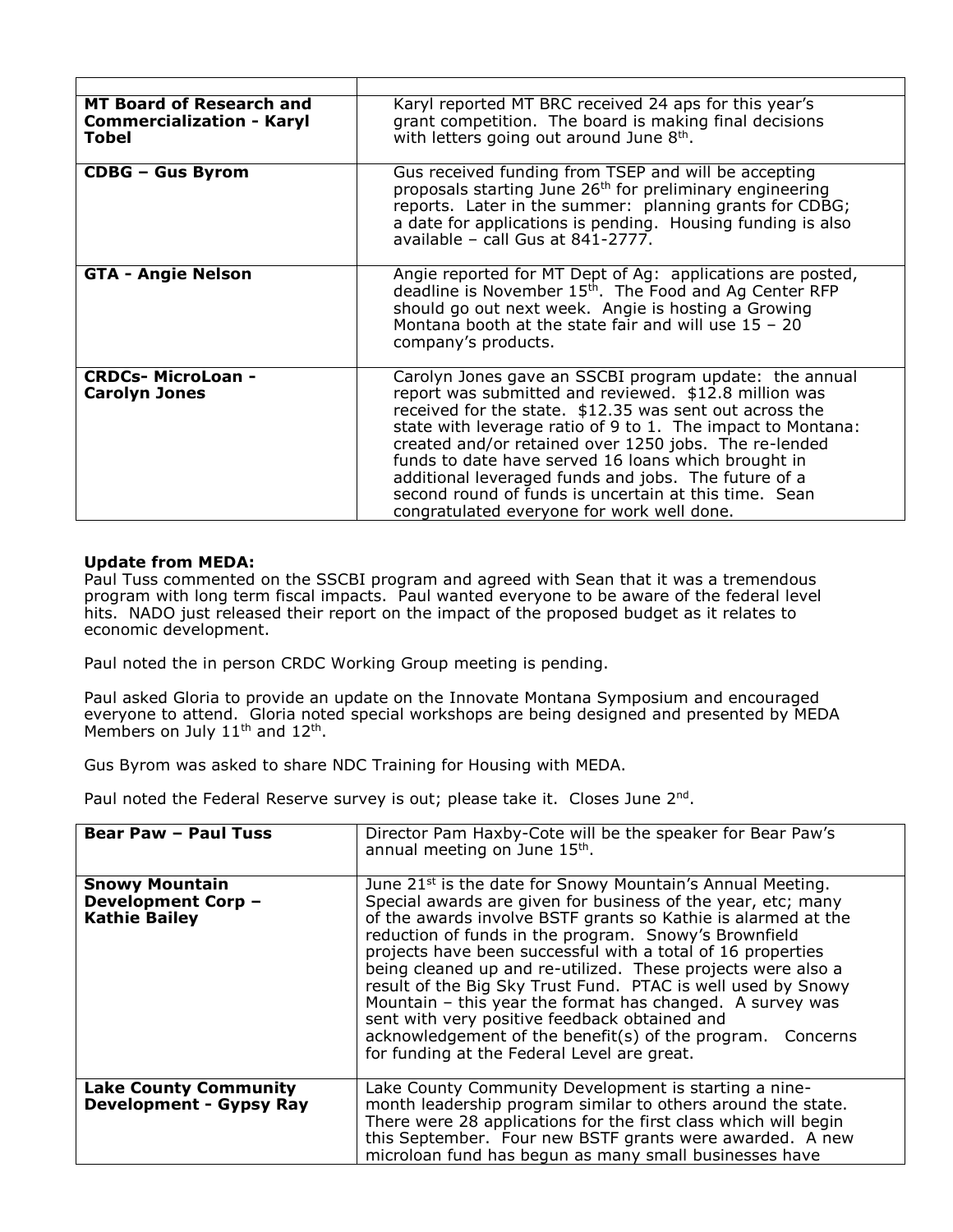|                                                                  | cash-flow issues. Lake County is reviewing its growth policy;<br>Ronan just completed its one year Resource Team Assessment<br>review with great success. A cooperative brewery is one<br>outcome from that effort which is in progress. Another project<br>that resulted from the assessment is Restore the Ronan Arch.<br>Update on Marie: she is recovering well from neck surgery.                                                                                                                                                                                                                                                                                                                                        |
|------------------------------------------------------------------|-------------------------------------------------------------------------------------------------------------------------------------------------------------------------------------------------------------------------------------------------------------------------------------------------------------------------------------------------------------------------------------------------------------------------------------------------------------------------------------------------------------------------------------------------------------------------------------------------------------------------------------------------------------------------------------------------------------------------------|
| Prospera - Paul Reichert                                         | Paul mentioned the partnership with Headwaters and how<br>several projects have caused them to work together. Paul<br>said several BSTF projects are going right now. Prospera's<br>annual luncheon is June 20 <sup>th</sup> which is highlighting a BSTF<br>project.                                                                                                                                                                                                                                                                                                                                                                                                                                                         |
| <b>Beartooth RC&amp;D - Sue</b><br><b>Taylor</b>                 | Sue reported on a feasibility study for a sports complex. A<br>partnership was formed with various entities interested in the<br>project. Two PARs are wrapping up in Red Lodge and Hardin.                                                                                                                                                                                                                                                                                                                                                                                                                                                                                                                                   |
| <b>Southeastern MT</b><br><b>Development Corp.</b>               | Jim is also concerned about BSTF dollars. There are major<br>studies going on including CEDS, and Colstrip Diversification<br>Strategy (KLJ was the contractor). Handling the media over<br>the results has been time consuming. The number one<br>request from the public was additional broadband capacity.<br>The report is on the SEMDC website and contains six goals.                                                                                                                                                                                                                                                                                                                                                   |
| <b>Headwaters RC&amp;D - Joe</b><br>Willauer                     | Five year CEDS update is in progress; information is now<br>being compiled. Joe recently met with Paul Reichert to brain<br>storm how to work better together. Food program projects<br>have been very busy - malting facility just had a ribbon<br>cutting at the industrial park in Butte. BSTF planning grant<br>was awarded for the Deer Lodge Hotel. Food businesses (over<br>150) have been guided in being pro-active to prepare for food<br>safety changes. New coordinated meetings with Butte city<br>officials have been very productive.                                                                                                                                                                          |
| <b>Update emailed from</b><br><b>Great Norther:</b>              | Tori reported: Our apartment complex in Wolf Point should start<br>taking applications for tenants in July and rent-up in October.<br>GNDC has been accepted as part of the NeighborWorks Montana<br>homebuyer education network and our housing specialist is<br>obtaining certification to offer homeowner courses and counseling.<br>Our Native American Business Advisor completed his AASBDC<br>certification so once our SBDC Director takes her test, we will have<br>two certified small business advisors serving our region. And, last<br>but not least, GNDC received a BSTF planning award this round to<br>assist Columbia Grain Inc with a feasibility study for the expansion<br>of their Plentywood facility. |
|                                                                  | I (finally) have a meeting this Friday set up with Poplar and a few<br>local organizations to review whether they are still interested - and<br>prepared - for a Resource Team Assessment; I will let you know<br>how that meeting goes! We've got lots more going on - including a<br>full schedule of training and workshop events for the region this<br>summer and fall!                                                                                                                                                                                                                                                                                                                                                  |
| <b>MBAC - Brian Obert</b>                                        | Lewis and Clark Brewery just expanded and is "pretty damn<br>cool" according to Brian. Brian expects to be out of loan funds<br>by the end of the year. He noted contractors are hurting for<br>workers. BSTF is a very important funding source.                                                                                                                                                                                                                                                                                                                                                                                                                                                                             |
| <b>Great Falls Development</b><br><b>Authority - Brett Doney</b> | Brett reported Great Falls opened its first outdoor beer garden<br>a few weeks ago. They are also using a parklet to encourage<br>downtown pedestrian traffic.<br>Four 504 loans have been<br>approved this month; Brett is out of loan capital at this time.                                                                                                                                                                                                                                                                                                                                                                                                                                                                 |